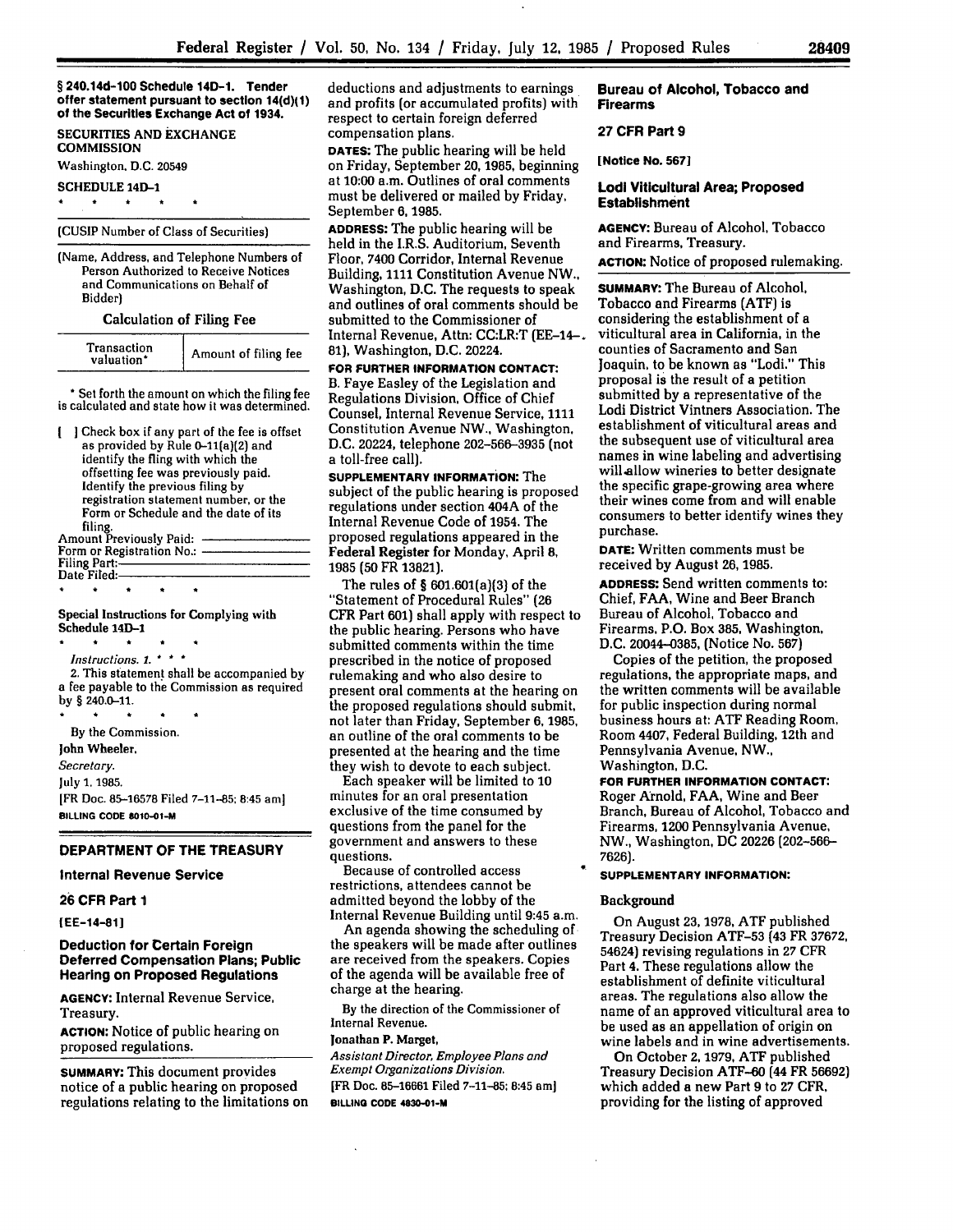American viticultural areas, the names of which may be used as appellations of origin.

Section 4.25a(e)(1), Title 27, CFR, defines an American viticultural area as a delimited grape-growing region distinguishable by geographical features, the boundaries of which have been delineated in Subpart **C** of Part 9.

Section 4.25a(e)(2), outlines the procedure for proposing an American viticultural area. Any interested person may petition ATF to establish a grapegrowing region as a viticultural area. The petition should include-

(a) Evidence that the name of the proposed viticultural area is locally and/or nationally known as referring to the area specified in the petition;

(b) Historical or current evidence that the boundaries of the viticultural area are as specified in the petition;

(c) Evidence relating to the geographical characteristics (climate, soil, elevation, physical features, etc.) which distinguish the viticultural features of the proposed area from surrounding areas;

(d) A description of the specific boundaries of the viticultural area, based on features which can be found on United States Geological Survey (U.S.G.S.) maps of the largest applicable scale; and

(e) A copy of the appropriate U.S.G.S. maps with the boundaries prominently marked.

## Petition

**ATF** has received a petition submitted by a representative of the Lodi District Vintners Association, proposing an area in Sacramento and San Joaquin Counties, California, as a viticultural area to be known as "Lodi." The proposed Lodi viticultural area is bounded on the east by the Sacramento and San Joaquin County lines, on the south by the Calaveras River and Eightmile Road, and on the west by Interstate Highway 5, Hood-Franklin Road, and Franklin Boulevard. The northern boundary includes the section line running due east from Franklin Boulevard and connecting to the western end of Sheldon Road, Sheldon Road, the Central California Tractign Co. Railroad, Grant Line Road, California State Highway **16,** and Deer Creek. The'proposed area of close to 458,000 acres includes approximately **39,900** acres of vineyards and **15** bonded wine cellars.

## Viticultural Area Name

The petitioner submitted many newspaper articles dating from 1956 which show that this proposed area has been known as Lodi for many years.

Wine writers such as Leon **D.** Adams, in his definitive book, *The Wines of America,* (McGraw-Hill Book Company, New York, NY, **1978,** Second Edition) describe the wines and climate of the Lodi region. The equally authoritative Hugh Johnson, *The World Atlas of Wine,* (Simon and Schuster, New York, 1971), refers to Lodi as the heart of the northern Central Valley vineyards benefiting from the cooling effects of air from San Francisco Bay. Alexis Lichine, in his *New Encyclopedia of Wines and Spirits* (Alfered A. Knopf, New York, NY, 1978), described the Sacramento Valley as a region somewhat affected by the moderating influence of San Francisco Bay air, with the Lodi-Sacramento district as the dominate wine-growing area. All these authors, plus many more in various other books, wine-related magazines, and news columns have long recognized the Lodi wine district.

### Historical/Current Boundaries

The petitioner believes that there is good evidence that the proposed boundaries are well defined and geographically distinctive from<br>surrounding areas.

(a) The eastern terminus of the currently proposed southern boundary is its point of intersection with the eastern boundary of San Joaquin County.

A small segment of southwestern Calaveras County has been omitted from the proposed viticultural area in consideration of the total absence of current viticultural activity, and in the belief any future viticulturalists in the segment would not desire to be identified with Lodi.

(b) The petitioner has used part of Interstate Highway **5,** which is roughly parallel to Thornton Road, and runs from one-quarter to, at most, two miles west of Thornton Road as the western boundary. The petitioner believes that this is a well defined border. At the intersection of Interstate Highway 5 and Hood-Franklin Road the boundary jogs 'to the east approximately one-half mile to the intersection with Franklin Boulevard which it follows northeast to the meeting point with the section line running east which extends to Sheldon Road.

(c) The northern boundary starts from the point where Franklin Boulevard meets the section line extending due east to the western end of Sheldon Road, then continuing east along Sheldon Road to its intersection with the Central California Traction Co. Railroad, then southeast along the Central California Traction Co. Railroad to its intersection with Grant Line Road, and then extending northeast along

Grant Line Road parallel to the Cosumnes River.

At the point where Grant Line Road intersects California State Highway **16** the boundary follows Highway **16** southeast to Deer Creek, where it proceeds east along Deer Creek until it intersects the eastern boundary of Sacramento County.

(d) The eastern boundary excluded a small area of southwest Calaveras County including the principal community, Valley Springs. The proposed boundary will follow the eastern boundaries for Sacramento and San Joaquin Counties from Deer Creek in the north to the Calaveras River in the south.

# Geographical/Viticultural Features

The petitioner claims the proposed viticultural area is distinguished from the surrounding areas by climatic variances and by soil differences. The petitioner bases these claims on the following:

(a) The proposed Lodi viticultural area is an inland area that is comprised mainly of alluvial fan, flood plain lands, and lower and higher terrace lands.

(b) Although the land both north and south of the area has some similar soil structures, it is the combination of these soils with the climatically moderating effect of air from San Franciso Bay that makes this area distinctive. Any northern boundary proposed for the Lodi viticultural area located significantly closer to Sacrameto, and any other southern boundary located significantly closer to Stockton, would include land which experiences annual degree days more comparable to Sacremento and Stockton than to Lodi. To quote the United States Department of Agriculture (USDA) 1937 Soil Survey of the Lodi Area, "Owing to its location opposite the wind gap leading inland from the Golden Gate, the range in temperature is narrower than in more northerly and southerly parts of the great valley. Summer fogs are more common." Temperature data covering the period 1973 through 1982 compiled by the University of California Agricultural Extension Station at Sacramento, and the United States Department of Interior, Stockton, show a mean of **3570** degree days for Lodi, 4185 for Sacramento, and **4386** for Stockton.

(c) The primary difference on the eastern boundary is the change into the Sierra-Nevada foothills and the more upland soils. Also, an increase of rainfall is associated with an increase in elevation. To quote the same USDA **1937** Soil Survey, "Lodi, representative of valley plain, has **18.26** inches (of annual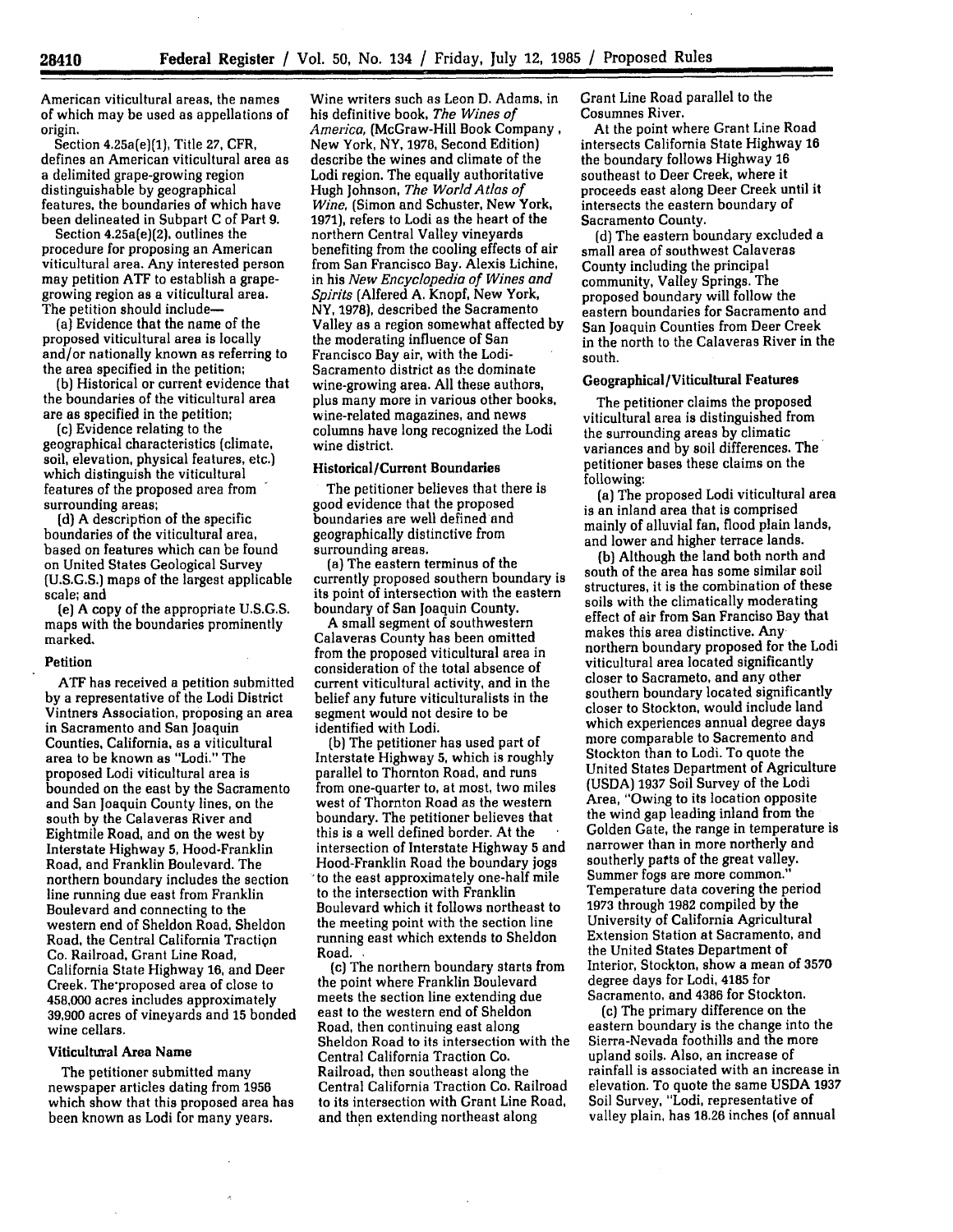rainfall); and Valley Springs, about eight miles east of the area, and more or less representative of the foothill country, has 24.03 inches."

**[d)** The area west of Interstate Highway **5** and Franklin Boulevard is flood-prone, poorly drained, delta land consisting of Ryde soils and peat. The segment of Highway **5** proposed as the western boundary of the Lodi viticultural area is primarily located on the first firm soil east of the Sacramento River system.

(e) Soils in the proposed Lodi viticultural area are primarily Hanford, Delhi, or Dinuba in the alluvial fan soils; or San Joaquin, Madera, Ramona, or Redding in the lower and upper terrace soils as shown in, "Soils of San Joaquin County, California" and "Soils **of** Sacramento County, California," University of California, Berkley, California, **1952** and 1954.

## Proposed Boundaries

The boundaries of the proposed Lodi viticultural area may be found on 16 U.S.G.S. **7.5** minute series maps. The names of the maps and the specific description of the boundaries of the proposed viticultural area can be found in the proposed regulations which immediately follow the preamble to this notice of proposed rulemaking.

### Executive Order 12291

In compliance with Executive Order 12291, ATF has determined that this proposal is not a "major rule" since it will not result in:

(a) An annual effect on the economy of **\$100** million or more;

(b) A major increase in costs or prices for consumers, individual industries, Federal, state, or local government agencies, or geographic regions; or

(c) Significant adverse effect on competition, employment, investment, productivity, innovation, or on the ability of United States-based enterprises to compete with foreignbased enterprises in domestic or export markets.

# Regultory Flexibility Act

The provisions **of** the Regulatory Flexibility Act relating to an initial and final regulatory flexibility analysis **(5** U.S.C. 603, 604) are not applicable to this proposal because the notice of proposed rulemaking, if promulgated as a final rule, will not have a significant economic impact on a substantial number of small entities. The proposal will not impose, or otherwise cause, a significant increase in reporting, recordkeeping, or other compliance burdens on a substantial number of small entities. The proposal is not

expected to have significant secondary or incidental effects on a substantial number of small entities.

Accordingly, it is hereby certified under the provisions of Section **3** of the Regulatory Flexibility Act **(5 U.S.C. 605(b))** that this notice of proposed rulemaking, if promulgated as a final rule, will not have a significant economic impact on a substantial number of small entities.

## **Public Participation-Written Comments**

**ATF** requests comments concerning this proposed viticultural area from all interested persons. Within the context of the identifying designation, Lodi, there may be geographical features which more accurately distinguish the boundaries of the proposed viticultural area. Therefore, alternative boundary proposals for defining a Lodi viticultural area are solicited. Comments received before the closing date will be carefully considered. Comments received after the closing date, and too late for consideration, will be treated as possible suggestions for future **ATF** action. **ATF** will not recognize any material or comments as confidential. Comments may be disclosed to the public. Any material which the commenter considers to be confidential or inappropriate for disclosure to the public should not be included in the comment. The name of the person submitting a comment is not exempt from disclosure.

Any interested person who desires an opportunity to comment orally at a public hearing on these proposed regulations should submit his or her request, in writing, to the Director within the 45-day comment period. The request should include reasons why the commenter feels that a public hearing is necessary. The Director, however, reserves the right to determine, in the light of all circumstances, whether a public hearing will be held.

#### Paperwork Reduction Act

The provisions of the Paperwork Reduction Act of **1980,** Pub. L. **96-511, 44 U.S.C.** Chapter **35,** and its implementing regulations, **5** CFR Part **1320,** do **hot** apply to this notice because no requirement to collect information is proposed.

## Drafting Information

The principal author of this document is Roger **A.** Arnold, **FAA,** Wine and Beer Branch, Bureau of Alcohol, Tobacco and Firearms.

# List of Subjects in **27 CFR Part 9**

Administration practice and procedure, Consumer protection, Viticultural area, and Wine.

#### Authority and Issuance

**27** CFR Part 9-American Viticultural Areas is amended as follows:

**Paragraph 1.** The authority citation for Part **9** continues to read as follows:

Authority: August **29, 1935,** Chapter **814,** sec. **5, 49** Stat. **981,** as amended **(27 U.S.C. 205],** unless otherwise noted.

Par. **2.** The table of sections in **27 CFR** Part **9,** Subpart **C.** is amended to add the title of § **9.107** as follows:

**Subpart C-Approved American Viticultural Areas**

Sec.

**9.107** Lodi.

**Par. 3.** Subpart C is amended to add § **9.107** to read as follows:

### **Subpart C-Approved American Viticultural Areas**

\* **\*** \* **\*t \***

**§ 9.107 Lodi.**

*(a) Name.* The name of the viticultural area described in this section is "Lodi."

*(b) Approved maps.* The appropriate maps for determining the boundaries of the Lodi viticultural area are 16 U.S.G.S. **7.5** minute series maps. The maps are listed in the order in which the boundaries are described and are titled as follows:

**(1)** "Valley Springs SW Quadrangle, California-San Joaquin Co." **(1962,** photoinspected **1973);**

**(2)** "Linden Quadrangle, California-San Joaquin Co." **(1968);**

**(3)** "Waterloo Quadrangle California-San Joaquin Co." **(1968,**

photoinspected **1978);**

**(4)** "Lodi South Quadrangle, California-San Joaquin Co." **(1968,**

photorevised **1976);**

**(5)** "Terminous Quadrangle,

California-San Joaquin Co." **(1978);**

**(6)** "Thornton Quadrangle, California" **(1978);**

**(7)** "Bruceville Quadrangle,

California" **(1968),** photorevised **1980); (8)** "Florin Quadrangle, California"

**(1968,** photorevised **1980);**

**(9) "Elk** Grove Quadrangle, California-Sacramento Co." **(1968,**

photorevised **1979);**

**(10)** "Sloughouse Quadrangle, California-Sacramento Co." **(1968,** photorevised **1980);**

**(11)** "Buffalo Creek Quadrangle, California" **(1967,** photorevised **1980);**